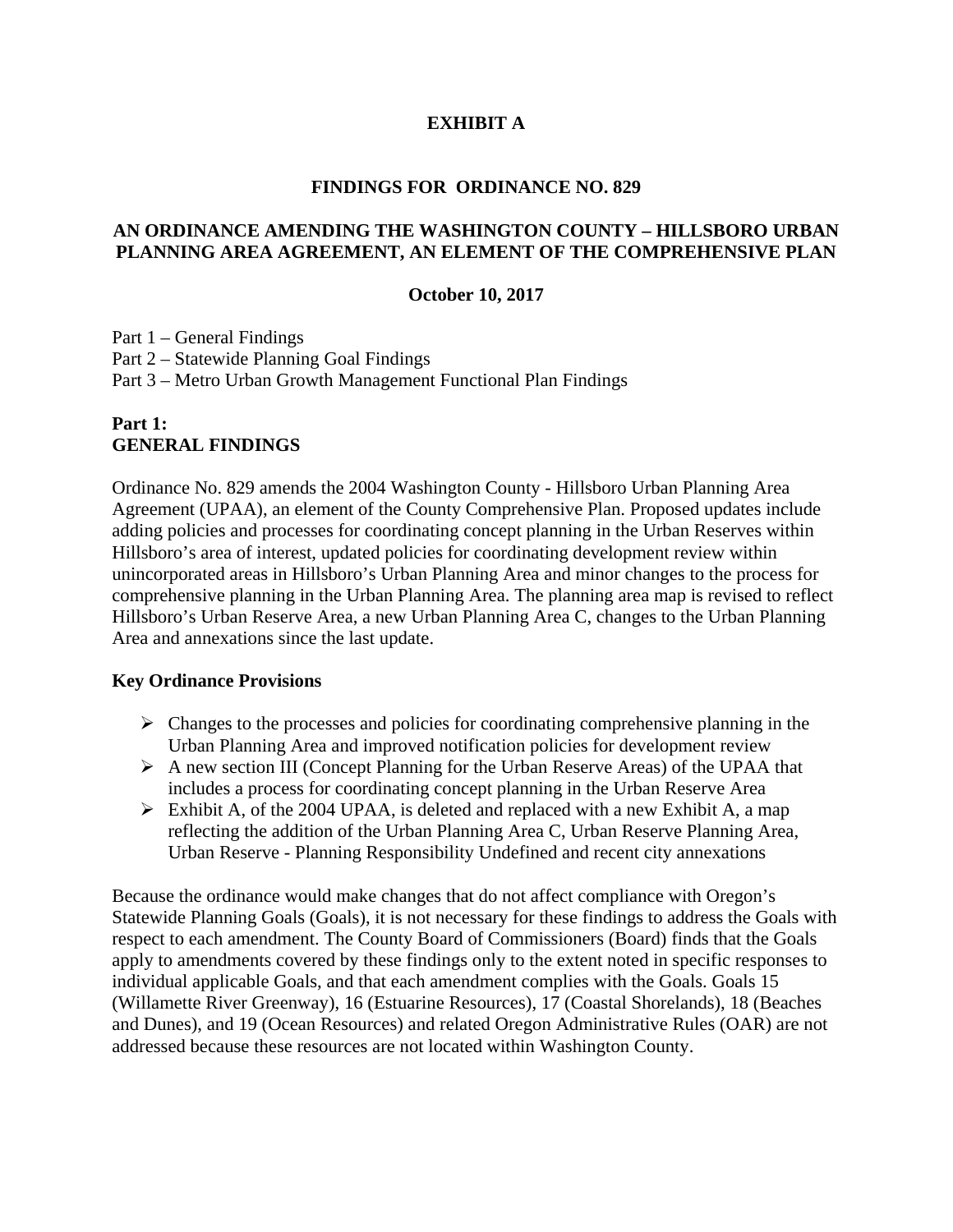The County is also required to make findings that the amendments are consistent with the requirements of Metro's Urban Growth Management Functional Plan (UGMFP). These findings are addressed in this document. Among others, Title 11 (Planning for New Urban Areas) of the UGMFP is specifically relevant for the planning of Regional Urban Growth Boundary (UGB) expansion and Urban Reserve areas. Specific findings for Ordinance No. 829 relating to the UGMFP are found in Part 3 of this document.

# **Part 2: STATEWIDE PLANNING GOAL FINDINGS**

The purpose of the findings in this document is to demonstrate that Ordinance No. 829 is consistent with Statewide Planning Goals (Goals), Oregon Revised Statutes (ORS), Oregon Administrative Rule (OAR) requirements, Metro's Urban Growth Management Functional Plan (UGMFP) and Washington County's Comprehensive Plan (Plan). The County's Plan was adopted to implement the aforementioned planning documents and was acknowledged by the State of Oregon. The County follows the post-acknowledgement plan amendment (PAPA) process to update the Plan with new state and regional regulations as necessary and relies in part upon these prior state review processes to demonstrate compliance with all necessary requirements. No goal compliance issues were raised in the hearing proceedings described below. In addition, none of the proposed changes to the map and text of the UPAA, implicate a goal compliance issue. The following precautionary findings are provided to demonstrate ongoing compliance.

# **Goal 1 - Citizen Involvement**

Goal 1 addresses Citizen Involvement by requiring the implementation of a comprehensive program to stimulate citizen participation in the planning process. Washington County has an acknowledged citizen involvement program that provides a range of opportunities for citizens and other interested parties to participate in all phases of the planning process. In addition, Chapter X of the County's Charter sets forth specific requirements for citizen involvement during review and adoption of land use ordinances. Washington County has followed these requirements for the adoption of Ordinance No. 829.

# **Goal 2 - Land Use Planning**

Goal 2 addresses Land Use Planning by requiring an adequate factual base to support a decision as well as coordination with affected governmental entities. Washington County has an acknowledged land use planning process that provides for the review and update of the various elements of the Plan, which includes documents such as the Rural/Natural Resource Plan, Comprehensive Framework Plan for the Urban Area (CFP), Urban Planning Area Agreements, Community Plans, Community Development Code (CDC), and Transportation System Plan (TSP). Washington County utilized this process to adopt Ordinance No. 829.

Notice was coordinated with all affected governmental entities and comments received regarding Ordinance No. 829 were addressed either as part of the proceedings or with subsequent staff coordination.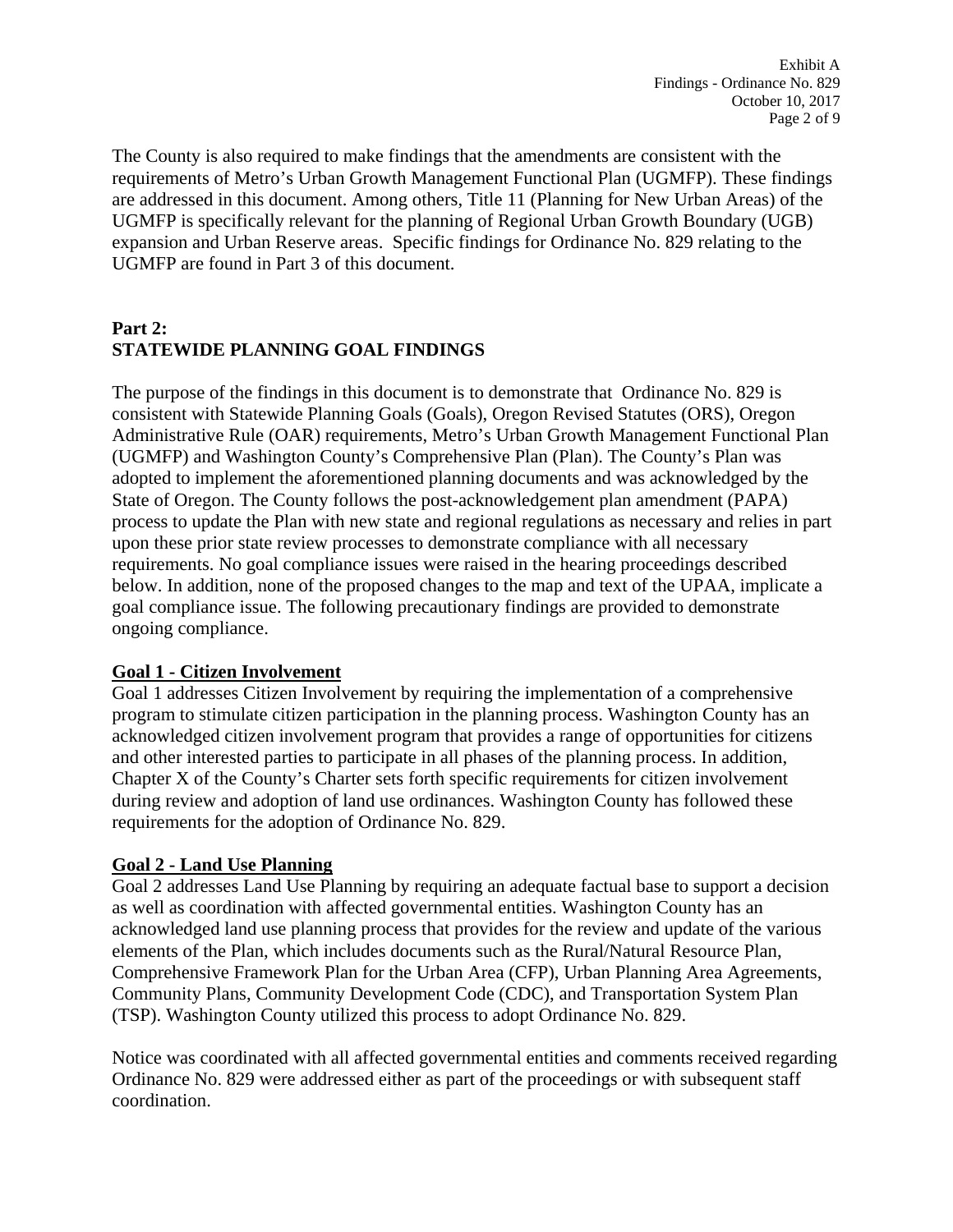Mayor Steve Callaway, City of Hillsboro testified in support of the UPAA and acknowledged the coordination involved between County and city staff in proposing the amendments to the 2004 County - Hillsboro Urban Planning Area Agreement. He supported the UPAA provisions that identify the responsibilities for coordinating concept planning in the Urban Reserve areas and as the city conducts comprehensive planning within Hillsboro's designated Urban Planning Area.

Fire Chief Michael Duyck of Tualatin Valley Fire & Rescue (TVF&R) provided testimony concerning Ordinance No. 829. He recognized that the UPAA was a bilateral agreement between the County and the city, but was concerned that the UPAA amendments may not adequately include the special districts in the city's comprehensive and concept planning process.

The purpose of the 2004 UPAA was to make the provisions and urban planning area map consistent with the 2003 HUSA and boundary. The HUSA designated the ultimate service providers of the various services within the HUSA boundary in order to comply with the provisions of Oregon Revised Statutes, (ORS) 195, generally referred to as Senate Bill 122. The current HUSA also addresses the roles and responsibilities of the city and various service districts ensuring a continuation of adequate levels of urban services as the UGB lands are annexed to the city.

The parties agreed that nothing in the UPAA will have any effect upon, or cause modification to any existing urban service agreements to which the County or the city are parties to.

Goal 2 requires that governmental plans related to land use must be consistent with adopted County and city comprehensive plans and regional plans adopted under ORS Chapter 197. Urban Planning Areas Agreements, as elements of the County's Comprehensive Plan, address how cities within the County will coordinate comprehensive planning and provide for the opportunity to clearly identify and coordinate planning responsibilities and a process that will guide the concept planning. Ordinance No. 829 addresses the roles, responsibilities and policies that the County and Hillsboro will apply to the unincorporated land within Hillsboro's planning area as well as the newly designated Urban Reserve lands that are within Hillsboro's area of interest. The County and Hillsboro coordinated in agreeing to the amendments to the UPAA, and as a signatory to the UPAA once approved by the County. Thus, Ordinance No. 829 is consistent with Goal 2.

# **Goal 3 - Agricultural Lands**

Goal 3 seeks to preserve and maintain agricultural lands for farm use, consistent with existing and future needs for agricultural products, forest and open space, and with the state's agricultural land use policies. Policy 15, Implementing Strategies (a) and (f), of the Rural/Natural Resource Plan include provisions for the preservation of agricultural lands.

With House Bill 4078-A in 2014 and House Bill in 2047 in 2015, the Oregon legislature validated and acknowledged the Metro-led process for developing the Urban and Rural Reserves. Ordinance No. 829 includes amendments to the Hillsboro UPAA that add policies and processes for coordinating concept planning in the Urban Reserve lands within Hillsboro's Urban Planning Area. The concept planning required under Title 11 of the UGMFP for the designated Urban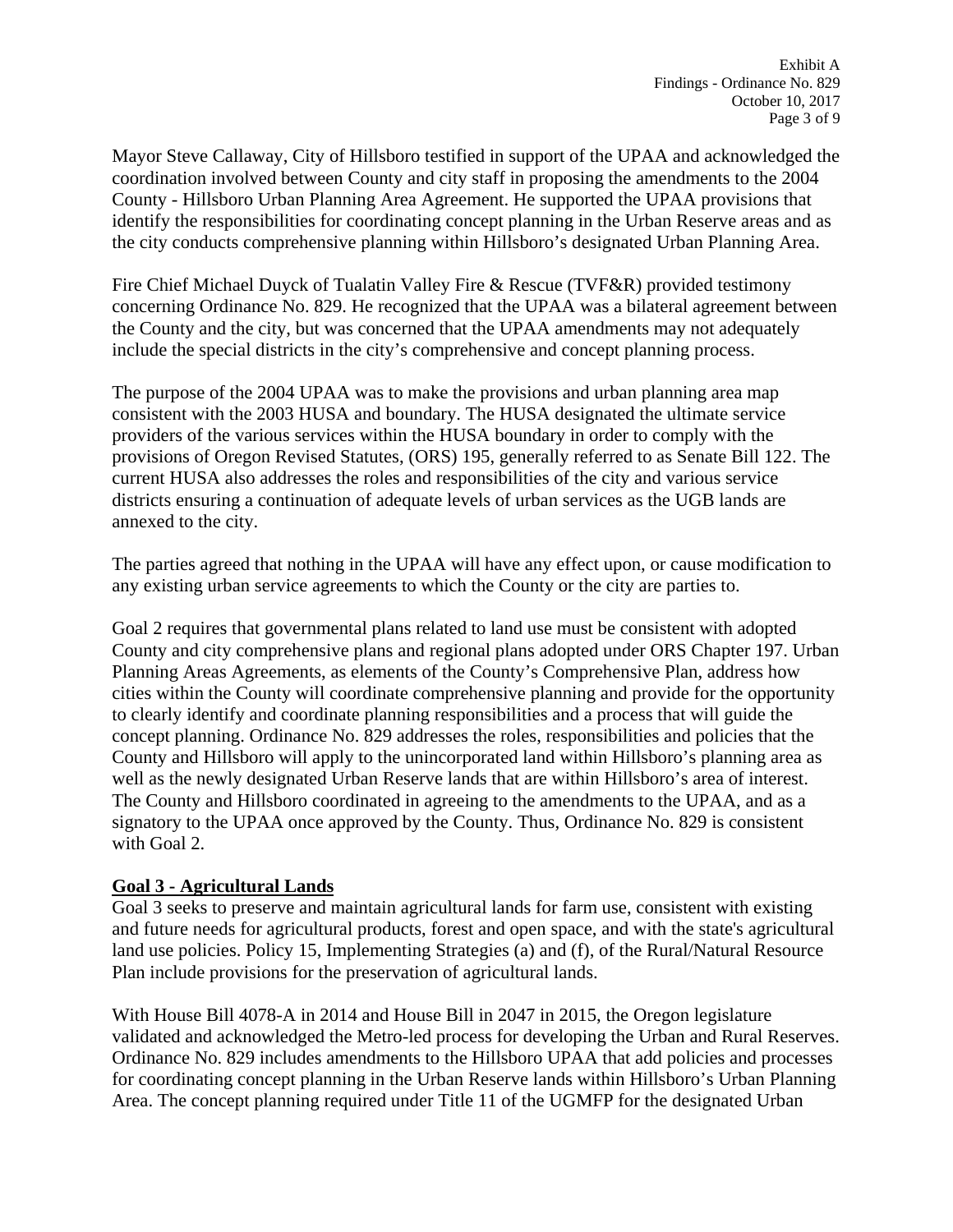Reserve areas will not change or affect comprehensive plan designations or land regulations for lands subject to Goal 3. Thus, Ordinance No. 829 is consistent with Goal 3.

# **Goal 4 – Forest Lands**

Goal 4 addresses the conservation of forest lands by maintaining the forest land base and protecting the state's forest economy by making possible economically efficient forest practices. Policy 16, Implementing Strategies (a) and (c) of the Rural/Natural Resource Plan include provisions for the conservation and maintenance of forest lands.

With House Bill 4078-A in 2014 and House Bill in 2047 in 2015, the Oregon legislature validated and acknowledged the Metro-led process for developing the Urban and Rural Reserves. Ordinance No. 829 includes amendments to the Hillsboro UPAA that add policies and processes for coordinating concept planning in the Urban Reserve lands within Hillsboro's Urban Planning Area. The concept planning required under Title 11 of the UGMFP for the designated Urban Reserve areas will not change or affect comprehensive plan designations or land regulations for lands subject to Goal 4. Thus, Ordinance No. 829 is consistent with Goal 4.

### **Goal 5 – Natural Resources, Scenic and Historic Areas, and Open Spaces**

Goal 5 addresses the protection of natural resources and the conservation of scenic, cultural, and historic areas and open spaces by requiring local programs to protect these resources in order to promote a healthy environment and natural landscape that contributes to Oregon's livability for present and future generations.

In addition, OAR 660-023-0250 requires application of current Goal 5 provisions to postacknowledgment plan amendments (PAPAs) when the PAPA (1) creates or amends a resource list or a portion of an acknowledged plan or land use regulation that protects a significant Goal 5 resource, or (2) allows new uses that could be conflicting uses with a particular Goal 5 site.

Policies 10, 11 and 12 of the CFP, Policies 7, 9, 10, 11, 12 and 13 of the Rural/Natural Resource Plan, and various sections of the Community Plans and the CDC include provisions for the protection of Goal 5 resources.

Regulatory protection of the County's existing Goal 5 Resources will not change as a result of the amendments in this ordinance and will remain until annexation by the city occurs.

Drainage Hazard Areas and 100-year floodplains are located within the area subject to Ordinance No 829; however, this ordinance does not amend any provisions of the CDC or Plan policies or strategies relating to Goal 5.

Ordinance No. 829 does not allow any new uses in any affected land use district within the Hillsboro Planning Area and therefore will not conflict with acknowledged Goal 5 resources.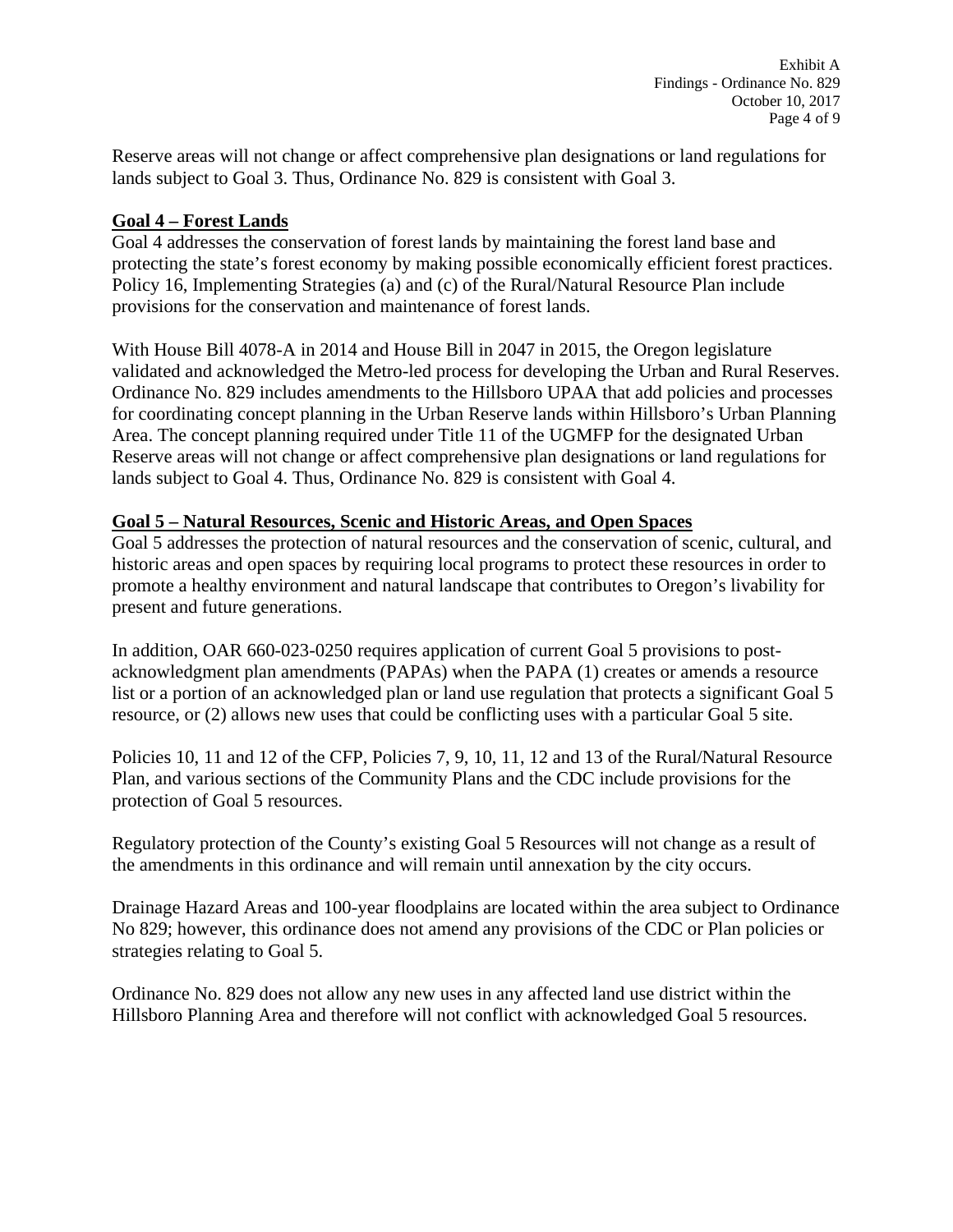### **Goal 10 - Housing**

Goal 10 requires the provision of housing, including adequate numbers of units within a range of prices, types and densities that provide realistic options to meet citizen needs. Policies 21, 22, 23 and 24 of the CFP, and Policies 19 and 25 of the Rural/Natural Resource Plan address the provision of housing in the urban and rural areas of the county. The CDC contributes to the provision of adequate housing by establishing standards that facilitate development in an orderly and efficient fashion.

Ordinance No. 829 does not amend the applicable Plan policies related to housing, Plan designations, or housing density standards. The amendment to the UPAA includes adding policies and processes for coordinating concept planning in the Urban Reserves within Hillsboro's area of interest and minor changes to the process for comprehensive planning in the Urban Planning Area and therefore does not conflict with Goal 10.

### **Goal 11 - Public Facilities and Services**

Goal 11 requires a plan for the orderly and efficient arrangement of public facilities and services to serve as a framework for urban and rural development. Policies 15, 25, 26, 27, 28, 29, 30 and 31 of the CFP, and Policy 22 of the Rural/Natural Resource Plan address the provision of public facilities and services in the urban and rural areas of unincorporated Washington County. The CDC requires that adequate public facilities and services be available for new development.

Plan compliance with Goal 11 is maintained with the amendments made in Ordinance No. 829. The amendments are consistent with the County's acknowledged policies and strategies for the provision of public facilities and services as required by Goal 11. The amendments identify that the city is responsible for the preparation, adoption and amendment of the public facility plan required by OAR 660, Division 11 for the Urban Planning Areas, including the newly identified Urban Planning Area C.

Urban Planning Area C includes the unincorporated areas contiguous to the city and included within the UGB since 2004 and all future areas brought into the UGB for which the city conducts comprehensive planning. The UPAA provisions for Urban Planning Area C focus on the County's interest in assuring that the planning addresses road funding, access management, potential jurisdictional transfer of roadways and how the area will receive services, in compliance with Title 11.

The 2004 Washington County - Hillsboro UPAA did not identify the concept planning responsibilities or likely urban service providers for coordinating concept planning in the Urban Reserves. The 2017 UPAA proposes a new Section III (Concept Planning for Urban Reserve Areas) that describes and defines the Urban Reserve lands, outlines the planning responsibility for concept planning and includes a description of the general expectations of the concept plan to fully comply with UGMFP, Title 11. The concept planning provisions of the UPAA provide that the city will be responsible for developing a concept plan in consultation with the County and coordination with Metro and appropriate service districts. The concept plan will include an agreement between the County and the city that preliminarily identifies that the city will likely be the provider of urban services, as defined at ORS 195.065(4), when the area is urbanized.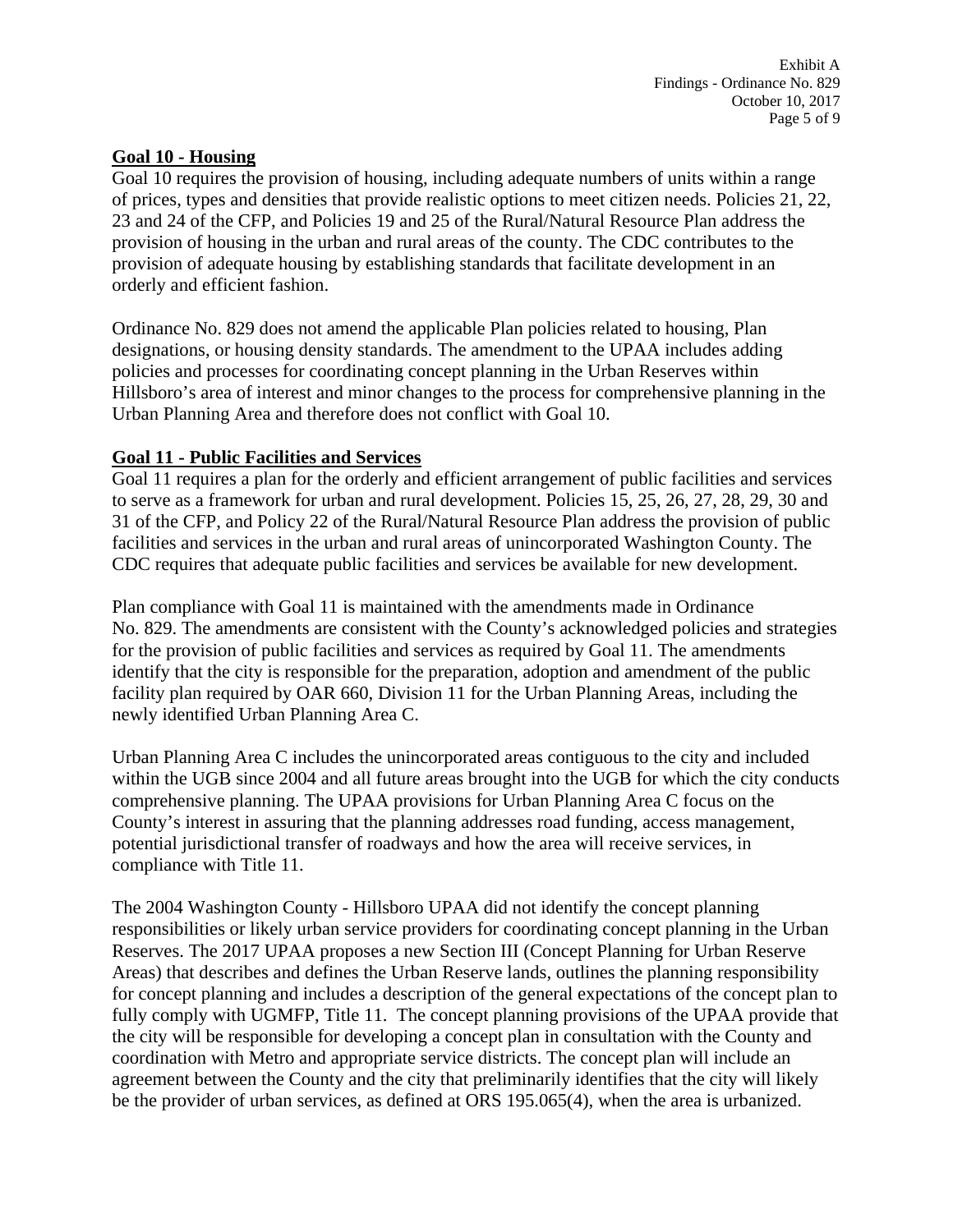The UPAA includes policies and processes for the city to develop and coordinate concept and comprehensive plans in order to identify the likely providers of urban services, as defined in ORS 195.065(4), when the area urbanizes. Ordinance No. 829 is consistent with Goal 11.

## **Goal 12 - Transportation**

Goal 12 requires the provision and encouragement of a safe, convenient, multi-modal, and economic transportation system. Policy 32 of the CFP, Policy 23 of the Rural/Natural Resource Plan, and in particular the Washington County Transportation System Plan (TSP) describe the transportation system necessary to accommodate the transportation needs of Washington County. Implementing measures are contained in the TSP, Community Plans, and the CDC.

Ordinance No. 829 does not amend the TSP, nor does it include any transportation-related amendments to the Community Plans or the CDC.

The amendments are consistent with the County's acknowledged policies and strategies for the provision of transportation facilities and services as required by Goal 12 (the Transportation Planning Rule or TPR, implemented via OAR Chapter 660, Division 12).

The amendments in Ordinance No. 829 do not significantly affect the transportation system as described by the criteria in Section 660-012-0060. The amendments in Ordinance No. 829 do not change the functional classification of an existing or planned transportation facility; change standards implementing a functional classification system; result in types or levels of travel or access that are inconsistent with the adopted functional classification system designated by the acknowledged TSP for any existing or planned transportation facility; or degrade the performance of any existing or planned transportation facility. The amendments in Ordinance No. 829 make no changes to the Transportation System Plan and require additional transportation analysis before changes would be considered. Therefore, the amendments found in Ordinance No. 829 are consistent with the TPR.

# **Goal 14 - Urbanization**

Goal 14 requires provisions for the orderly and efficient transition from rural to urban land use, to accommodate urban population and urban employment inside urban growth boundaries, to ensure efficient use of land, and to provide for livable communities. Policies 13, 14, 16, 17, 18, 19, 41 and 42 of the CFP address urbanization within the UGB. The CDC implements the urbanization policies by establishing standards to promote appropriate urban development. The Community Plans implement the urbanization policies by designating sufficient land for appropriate development.

With the passage of HB 4078 - A in 2014, certain unincorporated areas near Hillsboro's area of interest were added directly into the UGB making it necessary to update the 2004 UPAA and map in order to clarify the planning and coordination responsibility for those unincorporated areas. Metro, with Ordinance No. 14 - 1336, officially amended the UGB and adopted amendments to the urban and rural reserves consistent with the provisions of HB 4078 – A. These are reflected on Metro's Functional Plan title 14 Map.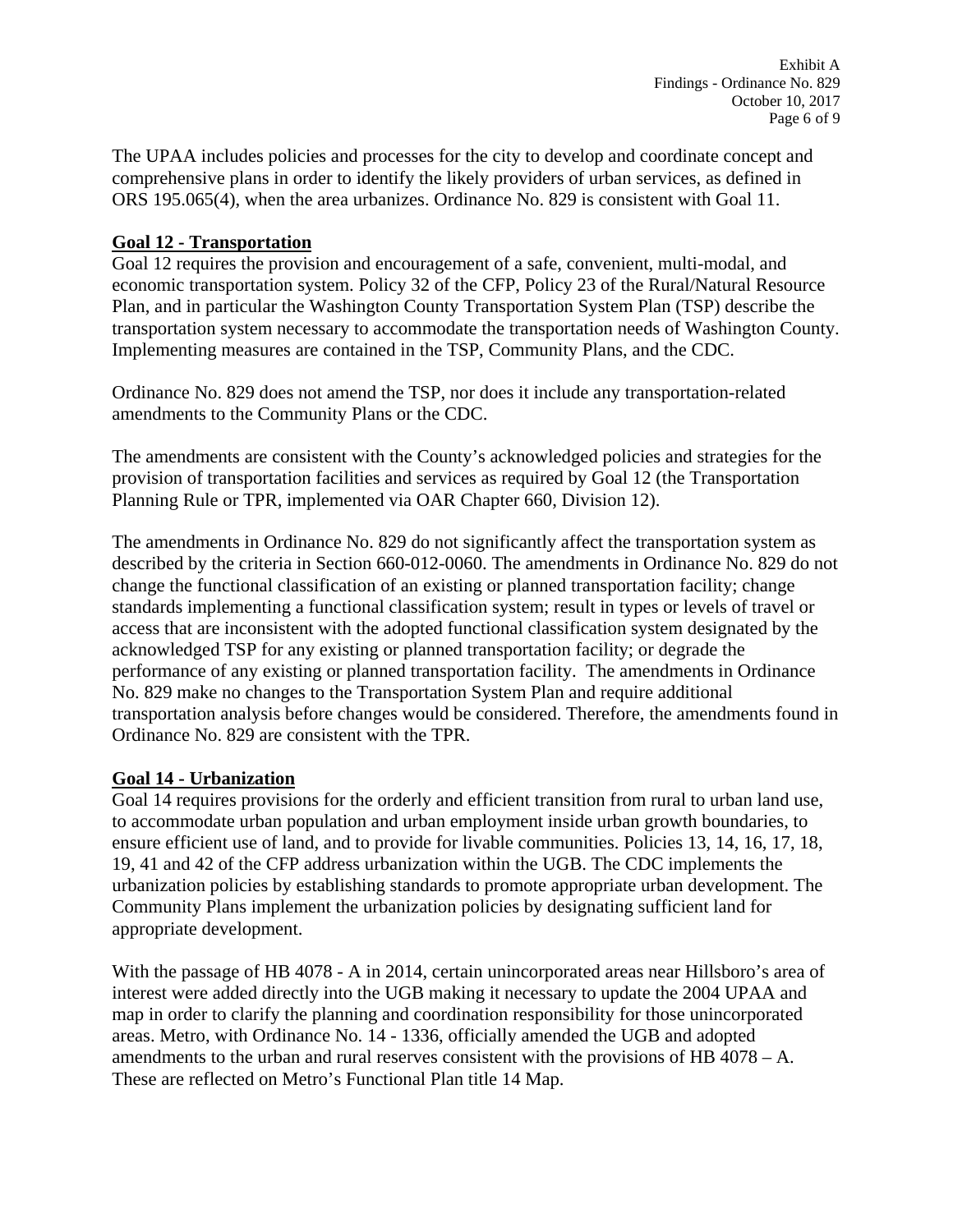The amendments in Ordinance No. 829 are consistent with the County's acknowledged policies and strategies for urbanization as required by Goal 14.

Ordinance No. 829 does not add any land to the UGB or urbanize any land. The UPAA with Hillsboro provides a process, policies and requirements for coordinating comprehensive planning in the designated unincorporated lands within the UGB in order to provide for the orderly and efficient transition from rural to urban land uses. Goal 14 will apply to future decisions to add Urban Reserve lands to the UGB or when lands are annexed in the city's Urban Planning Area as identified in Exhibit A, the Hillsboro Urban Planning Area map. Ordinance No. 829 is consistent with Goal 14.

# **Part 3: URBAN GROWTH MANAGEMENT FUNCTIONAL PLAN FINDINGS**

Section 3.07.810 of Title 8 of Metro's Urban Growth Management Functional Plan (UGMFP) requires that County comprehensive plan changes be consistent with the UGMFP. The following Ordinance No. 829 findings have been prepared to address Title(s) 1, 4, 8, 11 and 14 of the UGMFP.

# **Title 1 - Housing Capacity**

Title 1 requires a city or county to maintain or increase its housing capacity (except as provided in Section 3.07.120) per the Regional Framework Plan which calls for a compact urban form and a "fair share" approach to meeting housing needs.

Ordinance No. 829 amends the Washington County – Hillsboro Urban Planning Area Agreement (UPAA) which does not directly address housing capacity or housing need. The UPAA provides an opportunity for Hillsboro, along with the County to coordinate planning efforts and develop comprehensive plans that will meet Hillsboro's future housing needs and support Title 1 requirements.

# **Title 4 – Industrial and Other Employment Areas**

Title 4 seeks to provide and protect a supply of sites for employment by limiting the types and scale of non-industrial uses in Regionally Significant Industrial Areas (RSIAs), Industrial and Employment Areas. Title 4 also seeks to provide the benefits of "clustering" to those industries that operate more productively and efficiently in proximity to one another than in dispersed locations. Title 4 further seeks to protect the capacity and efficiency of the region's transportation system for the movement of goods and services and to encourage the location of other types of employment in Centers, Corridors, Main Streets and Station Communities.

Ordinance No. 829 does not directly provide and protect a supply of sites for employment by limiting the types and scale of non-industrial uses in RSIAs, Industrial and Employment Areas. However, portions of the northern area identified as Urban Planning Area C are designated as a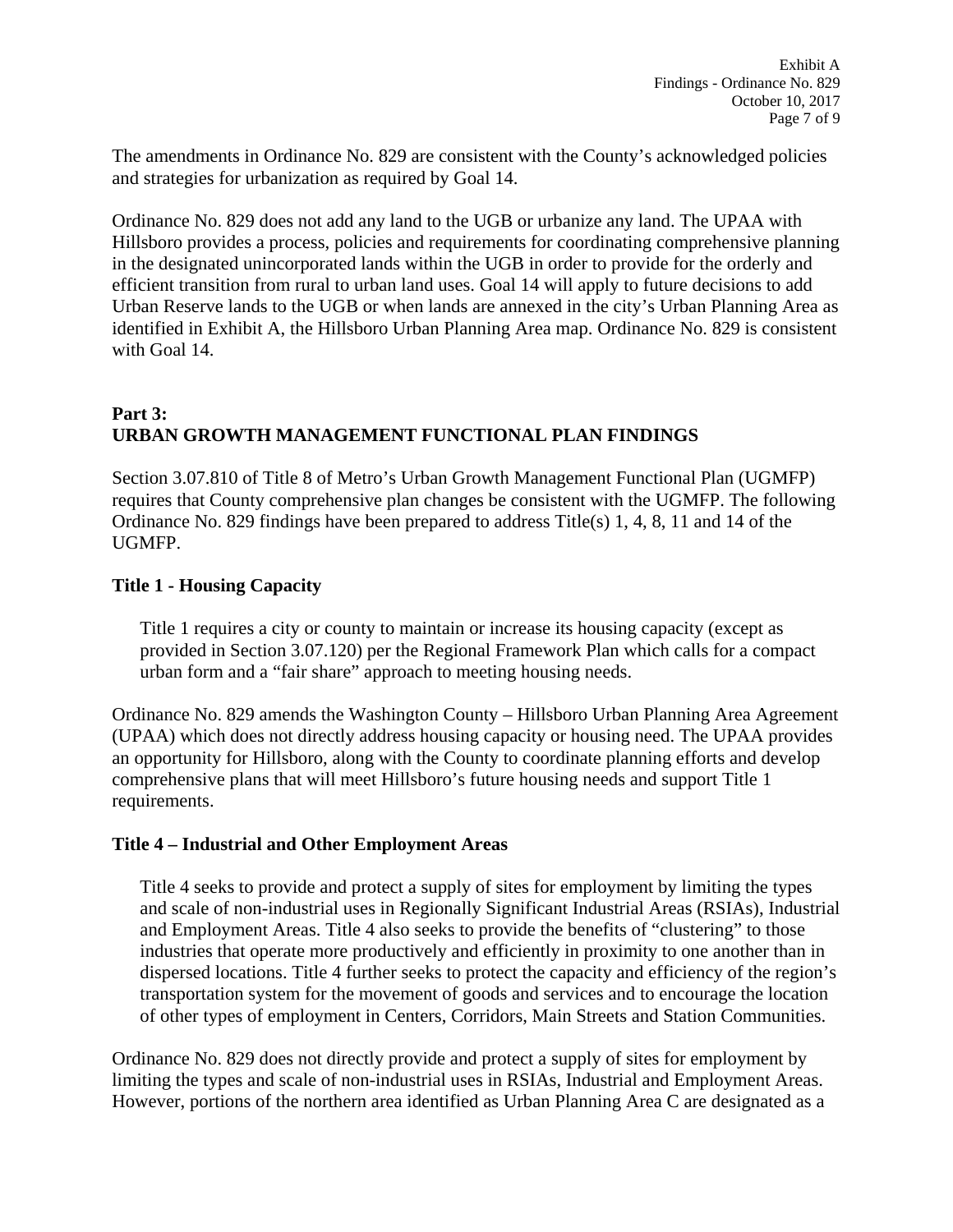RSIA and an Industrial and Employment Area on Metro's 2040 Growth Concept Plan. These RSIA and Employment and Industrial lands are designated as an Area of Special Concern (ASC) 9 in Policy 41 of the County's Comprehensive Framework Plan for the Urban Area. As an ASC 9, Policy 41 provides restrictions on subdividing or partitioning as well as limiting certain land uses such as day care facilities, cemeteries, religious institutions and schools. Ordinance No. 829 includes minor amendments to the processes and policies for coordinating comprehensive planning in the Urban Planning Area that are compatible with Title 4 protections of these areas.

# **Title 8 - Compliance Procedures**

Title 8 sets forth Metro's procedures for determining compliance with the UGMFP. Included in this title are steps local jurisdictions must take to ensure that Metro has the opportunity to review amendments to comprehensive plans. Title 8 requires jurisdictions to submit notice to Metro at least 35 days prior to the first evidentiary hearing for a proposed amendment to a comprehensive plan.

Consistent with Title 8, a copy of proposed Ordinance No. 829 was mailed to Metro on August 18, 2017, 38 days prior to the first evidentiary hearing. Metro provided no comments on Ordinance No. 829.

### **Title 11 - Planning For New Urban Areas**

Title 11 guides planning of Urban Reserves and areas added to the UGB for conversion from rural to urban use. Title 11 includes requirements that the development of areas added to the UGB implement the Regional Framework Plan and the 2040 Growth Concept.

In 2014 and 2015, the Oregon legislature validated and acknowledged the Metro-led process for developing Urban and Rural Reserve land designations for the region, including approximately 1418 acres of Urban Reserve land within the unincorporated areas surrounding Hillsboro. Title 11 identifies the planning responsibilities and guiding policies and requirements for the Urban Reserve areas as they transition from rural to urban uses.

The County has an interest in assuring that the planning for the unincorporated area meets the expectations for road funding, access management, any potential jurisdictional transfer of roadways and appropriate serviceability to the area in compliance with Title 11. Thus, the 2017 UPAA amendment provides the opportunity to clearly identify and coordinate planning responsibilities and a process that will guide the concept planning expectations for the Urban Reserve Area in a timely manner including specific provisions in the UPAA that directly address Title 11 requirements.